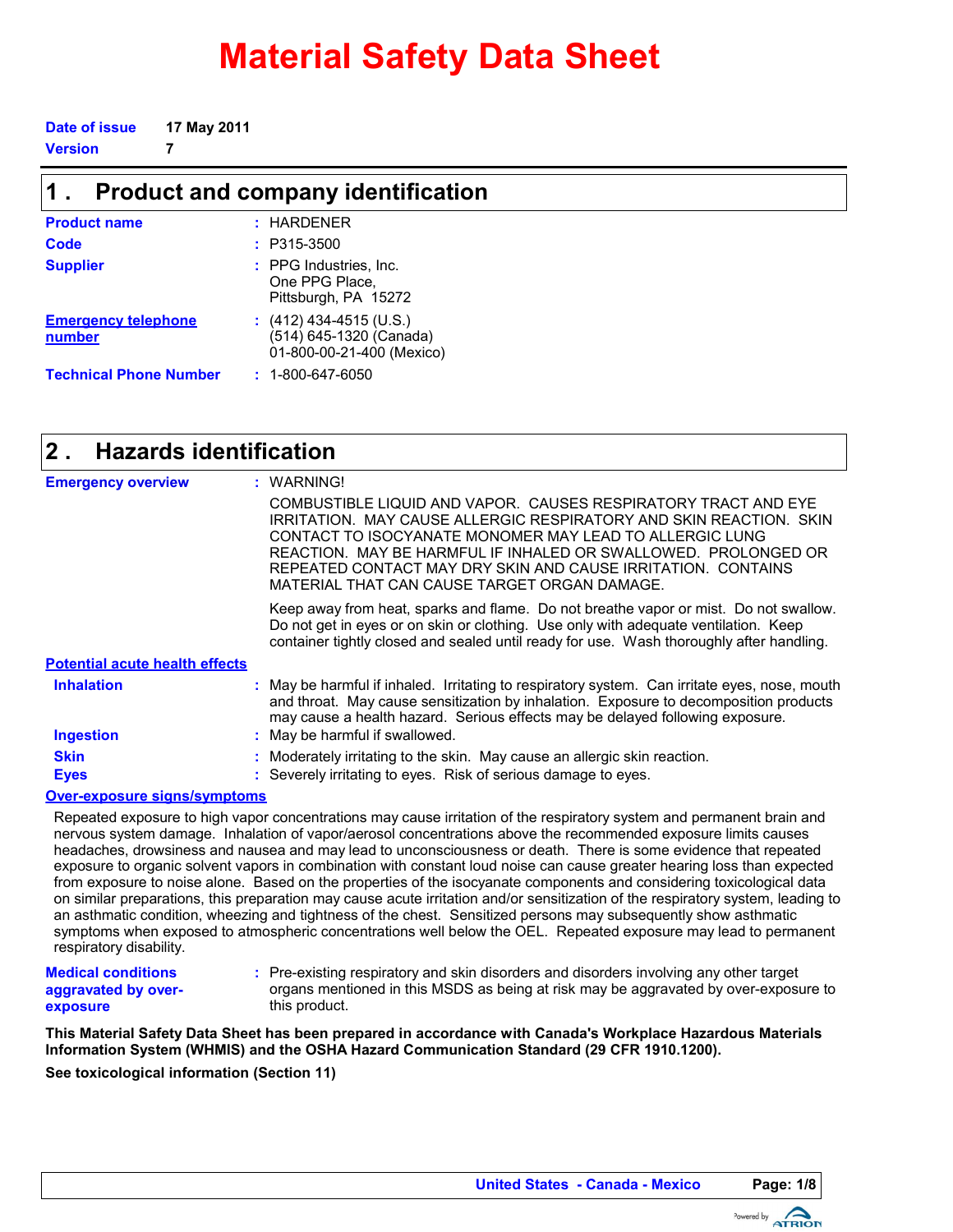## **3 . Composition/information on ingredients**

| <b>Name</b>                                   | <b>CAS number</b> |            |
|-----------------------------------------------|-------------------|------------|
| Isocyanic acid, hexamethylene ester, polymers | 28182-81-2        | $60 - 100$ |
| 4-methylpentan-2-one                          | 108-10-1          | 7 - 13     |
| heptan-2-one                                  | 110-43-0          | $5 - 10$   |
| hexamethylene-di-isocyanate                   | 822-06-0          | $01 - 1$   |

**There are no additional ingredients present which, within the current knowledge of the supplier and in the concentrations applicable, are classified as hazardous to health or the environment and hence require reporting in this section.**

## **First aid measures 4 .**

If ingestion, irritation, any type of overexposure or symptoms of overexposure occur during or persists after use of this product, contact a POISON CONTROL CENTER, EMERGENCY ROOM OR PHYSICIAN immediately; have Material Safety Data Sheet information available. Never give anything by mouth to an unconscious or convulsing person.

| : Check for and remove any contact lenses. Immediately flush eyes with running water<br>for at least 15 minutes, keeping eyelids open. Seek immediate medical attention.                               |
|--------------------------------------------------------------------------------------------------------------------------------------------------------------------------------------------------------|
| : Remove contaminated clothing and shoes. Wash skin thoroughly with soap and<br>water or use recognized skin cleanser. Do NOT use solvents or thinners.                                                |
| : Remove to fresh air. Keep person warm and at rest. If not breathing, if breathing is<br>irregular or if respiratory arrest occurs, provide artificial respiration or oxygen by<br>trained personnel. |
| : If swallowed, seek medical advice immediately and show this container or label.<br>Keep person warm and at rest. Do not induce vomiting.                                                             |
| : In case of inhalation of decomposition products in a fire, symptoms may be delayed. The<br>exposed person may need to be kept under medical surveillance for 48 hours.                               |
|                                                                                                                                                                                                        |

### **Fire-fighting measures 5 .**

| <b>Flammability of the product</b>                       | Combustible liquid. In a fire or if heated, a pressure increase will occur and the container<br>may burst, with the risk of a subsequent explosion. Vapors may accumulate in low or<br>confined areas or travel a considerable distance to a source of ignition and flash back.                                               |
|----------------------------------------------------------|-------------------------------------------------------------------------------------------------------------------------------------------------------------------------------------------------------------------------------------------------------------------------------------------------------------------------------|
| <b>Extinguishing media</b>                               |                                                                                                                                                                                                                                                                                                                               |
| <b>Suitable</b>                                          | : Use dry chemical, $CO2$ , water spray (fog) or foam.                                                                                                                                                                                                                                                                        |
| <b>Not suitable</b>                                      | : Do not use water jet.                                                                                                                                                                                                                                                                                                       |
| <b>Special exposure hazards</b>                          | : Promptly isolate the scene by removing all persons from the vicinity of the incident if<br>there is a fire. No action shall be taken involving any personal risk or without suitable<br>training. Move containers from fire area if this can be done without risk. Use water<br>spray to keep fire-exposed containers cool. |
| <b>Hazardous combustion</b><br>products                  | Decomposition products may include the following materials:<br>carbon oxides<br>nitrogen oxides<br>Hydrogen cyanide (HCN).<br>Cyanate and isocyanate.                                                                                                                                                                         |
| <b>Special protective</b><br>equipment for fire-fighters | : Fire-fighters should wear appropriate protective equipment and self-contained breathing<br>apparatus (SCBA) with a full face-piece operated in positive pressure mode.                                                                                                                                                      |

## **Accidental release measures 6 .**

| <b>Personal precautions</b>      | : No action shall be taken involving any personal risk or without suitable training.<br>Evacuate surrounding areas. Keep unnecessary and unprotected personnel from<br>entering. Do not touch or walk through spilled material. Shut off all ignition sources. No<br>flares, smoking or flames in hazard area. Avoid breathing vapor or mist. Provide<br>adequate ventilation. Wear appropriate respirator when ventilation is inadequate. Put<br>on appropriate personal protective equipment (see Section 8). |
|----------------------------------|-----------------------------------------------------------------------------------------------------------------------------------------------------------------------------------------------------------------------------------------------------------------------------------------------------------------------------------------------------------------------------------------------------------------------------------------------------------------------------------------------------------------|
| <b>Environmental precautions</b> | : Avoid dispersal of spilled material and runoff and contact with soil, waterways, drains<br>and sewers. Inform the relevant authorities if the product has caused environmental<br>pollution (sewers, waterways, soil or air).                                                                                                                                                                                                                                                                                 |

**United States - Canada - Mexico Page: 2/8**

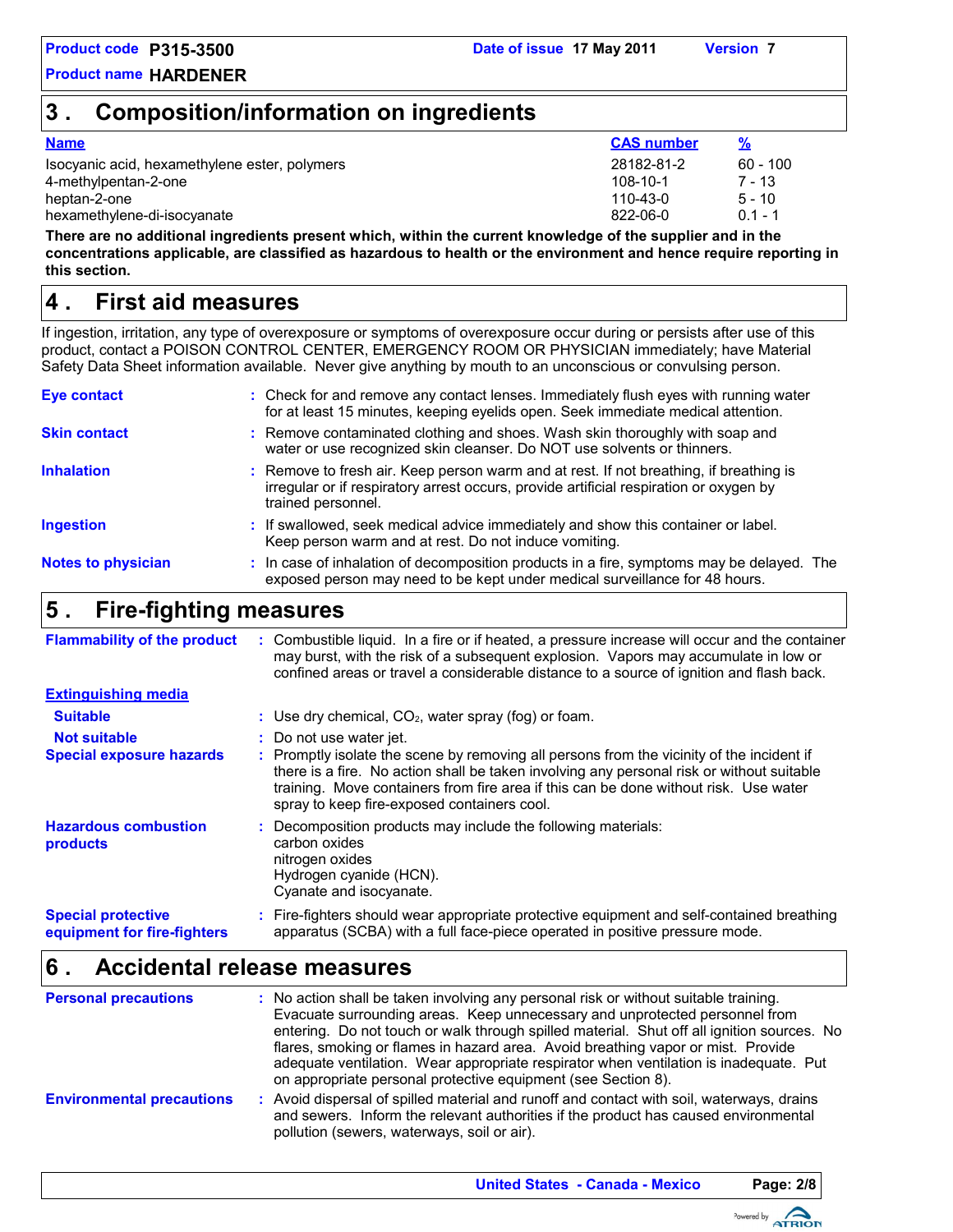#### **6 . Accidental release measures**

| <b>Large spill</b>        | : Stop leak if without risk. Move containers from spill area. Approach release from<br>upwind. Use spark-proof tools and explosion-proof equipment. Prevent entry into<br>sewers, water courses, basements or confined areas. Wash spillages into an effluent<br>treatment plant or proceed as follows. Contain and collect spillage with non-combustible,<br>absorbent material e.g. sand, earth, vermiculite or diatomaceous earth and place in<br>container for disposal according to local regulations (see section 13). Dispose of via a<br>licensed waste disposal contractor. Contaminated absorbent material may pose the<br>same hazard as the spilled product. Note: see section 1 for emergency contact<br>information and section 13 for waste disposal.                                                                                                                                                                                                                                                                                       |
|---------------------------|------------------------------------------------------------------------------------------------------------------------------------------------------------------------------------------------------------------------------------------------------------------------------------------------------------------------------------------------------------------------------------------------------------------------------------------------------------------------------------------------------------------------------------------------------------------------------------------------------------------------------------------------------------------------------------------------------------------------------------------------------------------------------------------------------------------------------------------------------------------------------------------------------------------------------------------------------------------------------------------------------------------------------------------------------------|
| <b>Small spill</b>        | : Stop leak if without risk. Move containers from spill area. Use spark-proof tools and<br>explosion-proof equipment. Dilute with water and mop up if water-soluble or absorb with<br>an inert dry material and place in an appropriate waste disposal container. Dispose of<br>via a licensed waste disposal contractor.                                                                                                                                                                                                                                                                                                                                                                                                                                                                                                                                                                                                                                                                                                                                  |
| <b>Special provisions</b> | : Contain and collect spillage with non-combustible, absorbent material e.g. sand, earth,<br>vermiculite or diatomaceous earth and place in container for disposal according to local<br>regulations (see section 13). Place in a suitable container. The contaminated area should<br>be cleaned immediately with a suitable decontaminant. One possible (flammable)<br>decontaminant comprises (by volume): water (45 parts), ethanol or isopropyl alcohol (50<br>parts) and concentrated (d: 0,880) ammonia solution (5 parts). A non-flammable<br>alternative is sodium carbonate (5 parts) and water (95 parts). Add the same<br>decontaminant to the remnants and let stand for several days until no further reaction in<br>an unsealed container. Once this stage is reached, close container and dispose of<br>according to local regulations (see section 13). Do not allow to enter drains or<br>watercourses. If the product contaminates lakes, rivers, or sewers, inform the<br>appropriate authorities in accordance with local regulations. |

#### **Handling and storage 7 .**

#### **Handling**

Put on appropriate personal protective equipment (see Section 8). Eating, drinking and **:** smoking should be prohibited in areas where this material is handled, stored and processed. Persons with a history of skin sensitization problems or asthma, allergies or chronic or recurrent respiratory disease should not be employed in any process in which this product is used. Do not breathe vapor or mist. Do not swallow. Do not get in eyes or on skin or clothing. Use only with adequate ventilation. Wear appropriate respirator when ventilation is inadequate. Do not enter storage areas and confined spaces unless adequately ventilated. Keep in the original container or an approved alternative made from a compatible material, kept tightly closed when not in use. Store and use away from heat, sparks, open flame or any other ignition source. Use explosion-proof electrical (ventilating, lighting and material handling) equipment. Use non-sparking tools. Take precautionary measures against electrostatic discharges. Vapors are heavier than air and may spread along floors. To avoid fire or explosion, dissipate static electricity during transfer by grounding and bonding containers and equipment before transferring material. Empty containers retain product residue and can be hazardous. Do not reuse container. If this material is part of a multiple component system, read the Material Safety Data Sheet(s) for the other component or components before blending as the resulting mixture may have the hazards of all of its parts.

#### **Storage**

Store in accordance with local regulations. Store in a segregated and approved area. **:** Store in original container protected from direct sunlight in a dry, cool and well-ventilated area, away from incompatible materials (see section 10) and food and drink. Precautions should be taken to minimize exposure to atmospheric humidity or water. CO <sup>2</sup> will be formed, which, in closed containers, could result in pressurization. Eliminate all ignition sources. Separate from oxidizing materials. Keep container tightly closed and sealed until ready for use. Containers that have been opened must be carefully resealed and kept upright to prevent leakage. Do not store in unlabeled containers. Use appropriate containment to avoid environmental contamination. Do not store above the following temperature: 120F / 49C.

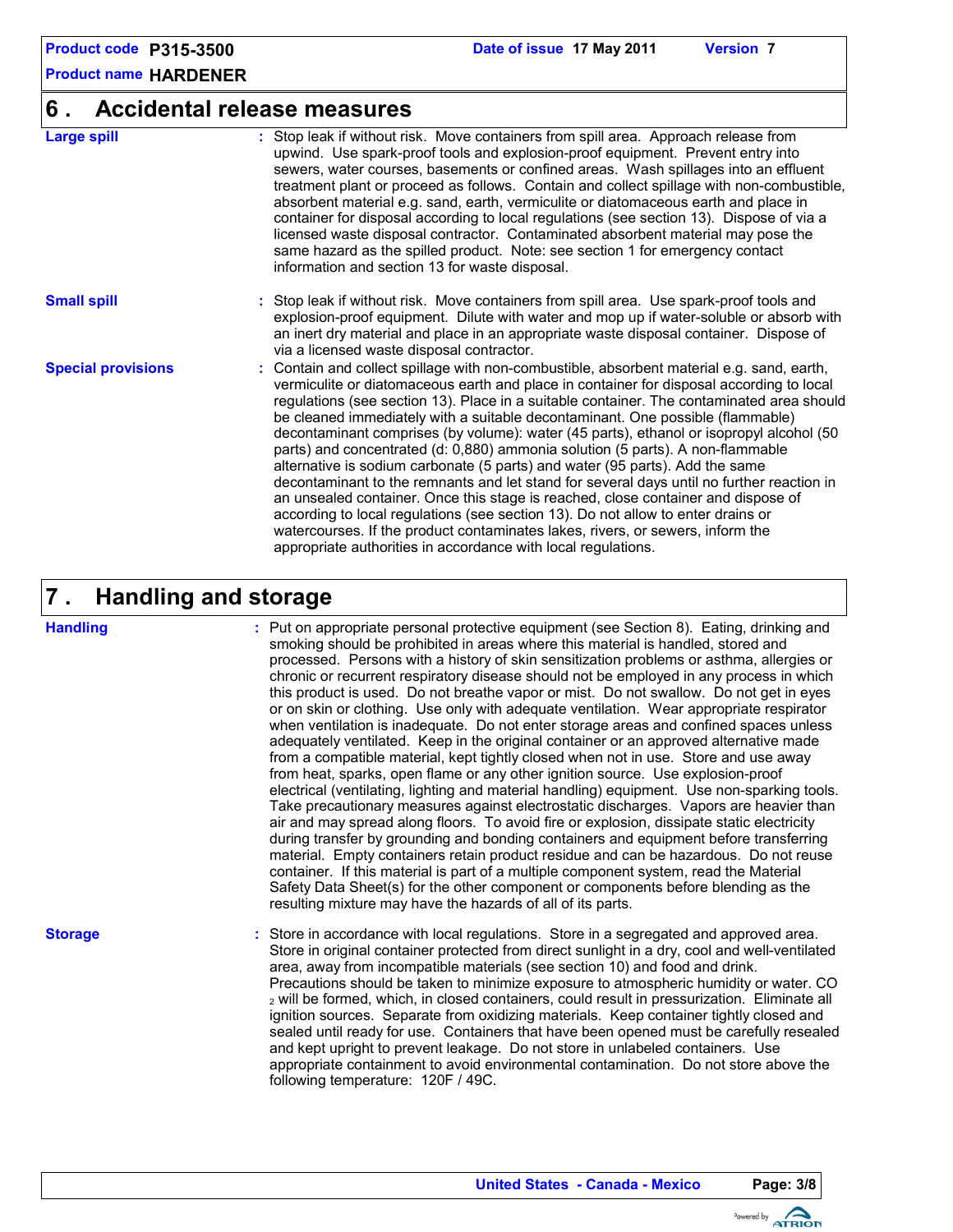### **8 . Exposure controls/personal protection**

| <b>Name</b>                                      | <b>Result</b> | <b>ACGIH</b>              | <b>OSHA</b>               | <b>Ontario</b>            | <b>Mexico</b>             | <b>PPG</b>                |
|--------------------------------------------------|---------------|---------------------------|---------------------------|---------------------------|---------------------------|---------------------------|
| Isocyanic acid, hexamethylene<br>ester, polymers | <b>TWA</b>    | <b>Not</b><br>established | <b>Not</b><br>established | <b>Not</b><br>established | <b>Not</b><br>established | $0.5$ mg/m <sup>3</sup>   |
|                                                  | <b>STEL</b>   | Not<br>established        | Not<br>established        | Not<br>established        | <b>Not</b><br>established | 1 mg/ $m3$                |
| 4-methylpentan-2-one                             | <b>TWA</b>    | 20 ppm                    | $100$ ppm                 | 50 ppm                    | 50 ppm                    | <b>Not</b><br>established |
|                                                  | <b>STEL</b>   | 75 ppm                    | <b>Not</b><br>established | 75 ppm                    | 75 ppm                    | Not<br>established        |
| heptan-2-one                                     | <b>TWA</b>    | 50 ppm                    | $100$ ppm                 | 25 ppm                    | 50 ppm                    | Not<br>established        |
|                                                  | <b>STEL</b>   | <b>Not</b><br>established | <b>Not</b><br>established | Not<br>established        | $100$ ppm                 | Not<br>established        |
| hexamethylene-di-isocyanate                      | <b>TWA</b>    | 0.01 ppm                  | <b>Not</b><br>established | 0.01 ppm                  | Not<br>established        | <b>Not</b><br>established |
|                                                  |               |                           |                           |                           |                           |                           |

**Key to abbreviations**

A **=** Acceptable Maximum Peak

ACGIH = American Conference of Governmental Industrial Hygienists.

C **=** Ceiling Limit

F **=** Fume = Internal Permissible Exposure Limit

OSHA **=** Occupational Safety and Health Administration.

 $R = Respirable$ <br> $Z = OSHA 29C$ = OSHA 29CFR 1910.1200 Subpart Z - Toxic and Hazardous Substances

#### **Consult local authorities for acceptable exposure limits.**

| <b>Recommended monitoring</b><br>procedures | : If this product contains ingredients with exposure limits, personal, workplace atmosphere<br>or biological monitoring may be required to determine the effectiveness of the ventilation<br>or other control measures and/or the necessity to use respiratory protective equipment.                                                                                                                                                                                        |
|---------------------------------------------|-----------------------------------------------------------------------------------------------------------------------------------------------------------------------------------------------------------------------------------------------------------------------------------------------------------------------------------------------------------------------------------------------------------------------------------------------------------------------------|
| <b>Engineering measures</b>                 | : Use only with adequate ventilation. Use process enclosures, local exhaust ventilation or<br>other engineering controls to keep worker exposure to airborne contaminants below any<br>recommended or statutory limits. The engineering controls also need to keep gas, vapor<br>or dust concentrations below any lower explosive limits. Use explosion-proof ventilation<br>equipment.                                                                                     |
| <b>Hygiene measures</b>                     | : Wash hands, forearms and face thoroughly after handling chemical products, before<br>eating, smoking and using the lavatory and at the end of the working period. Appropriate<br>techniques should be used to remove potentially contaminated clothing. Contaminated<br>work clothing should not be allowed out of the workplace. Wash contaminated clothing<br>before reusing. Ensure that eyewash stations and safety showers are close to the<br>workstation location. |
| <b>Personal protection</b>                  |                                                                                                                                                                                                                                                                                                                                                                                                                                                                             |
| <b>Eyes</b>                                 | : Chemical splash goggles.                                                                                                                                                                                                                                                                                                                                                                                                                                                  |
| <b>Hands</b>                                | : Chemical-resistant, impervious gloves complying with an approved standard should be<br>worn at all times when handling chemical products if a risk assessment indicates this is<br>necessary.                                                                                                                                                                                                                                                                             |
| <b>Gloves</b>                               | : butyl rubber                                                                                                                                                                                                                                                                                                                                                                                                                                                              |
| <b>Respiratory</b>                          | : By spraying: air-fed respirator. By other operations than spraying, in well ventilated<br>areas, air-fed respirators could be replaced by a combination charcoal filter and<br>particulate filter mask. Respirator selection must be based on known or anticipated<br>exposure levels, the hazards of the product and the safe working limits of the selected<br>respirator.                                                                                              |
| <b>Skin</b>                                 | : Personal protective equipment for the body should be selected based on the task being<br>performed and the risks involved and should be approved by a specialist before handling<br>this product.                                                                                                                                                                                                                                                                         |

S = Potential skin absorption

- SR = Respiratory sensitization<br>SS = Skin sensitization
	- SS **=** Skin sensitization
- STEL **=** Short term Exposure limit values
- TD **=** Total dust
	- = Threshold Limit Value
- TWA **=** Time Weighted Average

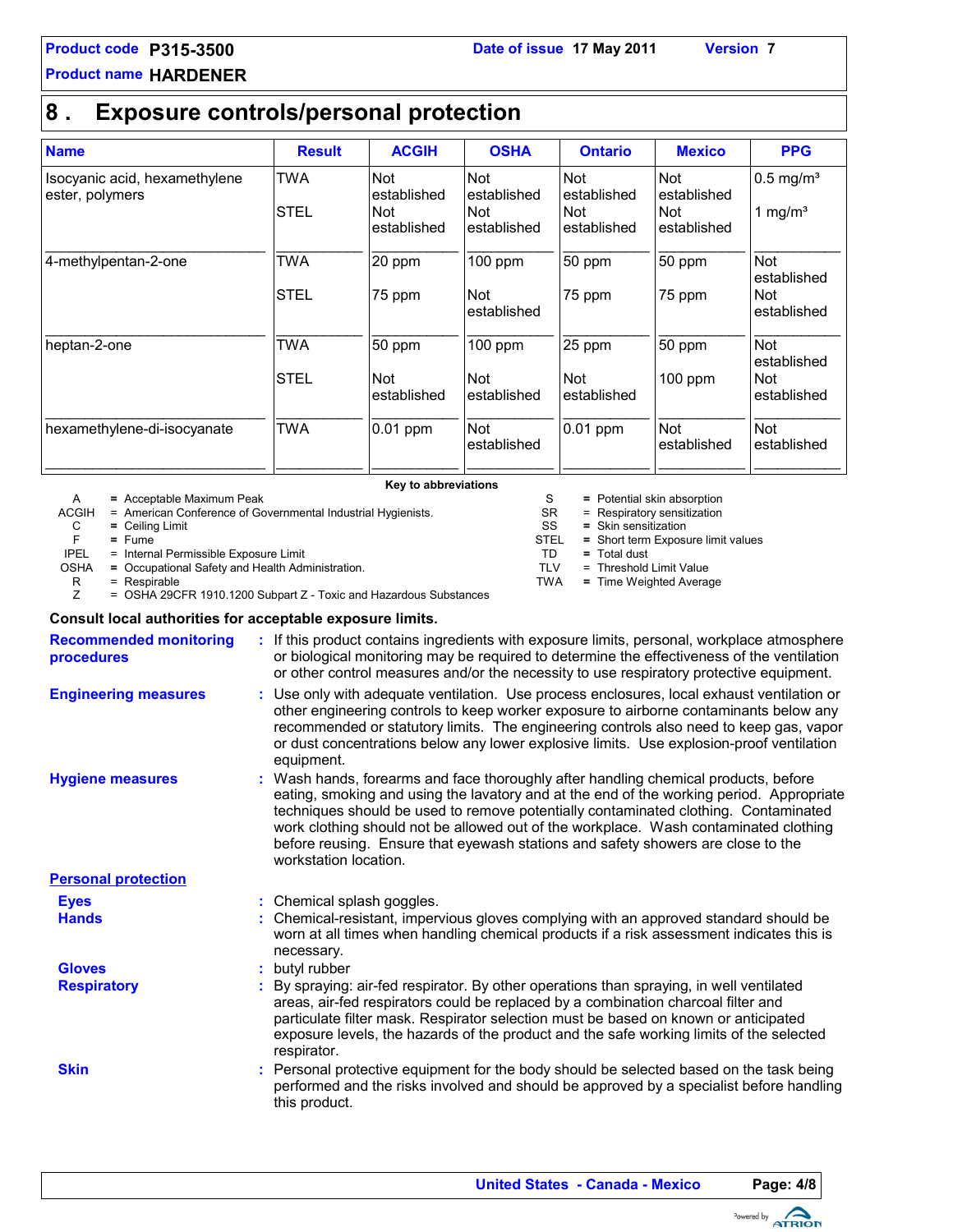## **8 . Exposure controls/personal protection**

| <b>Environmental exposure</b><br><b>controls</b> | Emissions from ventilation or work process equipment should be checked to ensure they<br>comply with the requirements of environmental protection legislation. In some cases,<br>fume scrubbers, filters or engineering modifications to the process equipment will be<br>necessary to reduce emissions to acceptable levels. |
|--------------------------------------------------|-------------------------------------------------------------------------------------------------------------------------------------------------------------------------------------------------------------------------------------------------------------------------------------------------------------------------------|
| <b>Restrictions on use</b>                       | : Persons with a history of asthma, allergies or chronic or recurrent respiratory disease                                                                                                                                                                                                                                     |

should not be employed in any process in which this product is used.

## **Physical and chemical properties 9 .**

| <b>Physical state</b>                             | : Liquid.                                          |
|---------------------------------------------------|----------------------------------------------------|
| <b>Flash point</b>                                | : Closed cup: $40.56^{\circ}$ C (105 $^{\circ}$ F) |
| <b>Explosion limits</b>                           | Lower: 1.2%                                        |
| <b>Color</b>                                      | Not available.                                     |
| <b>Odor</b>                                       | : Not available.                                   |
| рH                                                | : Not available.                                   |
| <b>Boiling/condensation point</b>                 | : >37.78°C (>100°F)                                |
| <b>Melting/freezing point</b>                     | Not available.                                     |
| <b>Specific gravity</b>                           | : 1.07                                             |
| Density (Ibs / gal)                               | :8.93                                              |
| <b>Vapor pressure</b>                             | : 1.5 kPa (10.9 mm Hg) [20°C]                      |
| <b>Vapor density</b>                              | Not available.                                     |
| <b>Volatility</b>                                 | $: 24\%$ (v/v), 17.89% (w/w)                       |
| <b>Evaporation rate</b>                           | $: 115$ (butyl acetate = 1)                        |
| <b>Partition coefficient: n-</b><br>octanol/water | : Not available.                                   |
| % Solid. (w/w)                                    | 82.11                                              |

## **Stability and reactivity 10 .**

| <b>Stability</b><br><b>Conditions to avoid</b> | : The product may not be stable under certain conditions of storage or use.<br>: Avoid all possible sources of ignition (spark or flame). Do not pressurize, cut, weld,<br>braze, solder, drill, grind or expose containers to heat or sources of ignition.<br>Uncontrolled exothermic reactions occur with amines and alcohols. The product reacts<br>slowly with water, resulting in the production of carbon dioxide. In closed containers,<br>pressure buildup could result in distortion, expansion and, in extreme cases, bursting of<br>the container. Avoid increased storage temperature. Pressure hazard |
|------------------------------------------------|--------------------------------------------------------------------------------------------------------------------------------------------------------------------------------------------------------------------------------------------------------------------------------------------------------------------------------------------------------------------------------------------------------------------------------------------------------------------------------------------------------------------------------------------------------------------------------------------------------------------|
| <b>Materials to avoid</b>                      | : Reactive or incompatible with the following materials: oxidizing materials, strong<br>acids, strong alkalis                                                                                                                                                                                                                                                                                                                                                                                                                                                                                                      |
| <b>Hazardous decomposition</b><br>products     | : Cyanate and isocyanate.                                                                                                                                                                                                                                                                                                                                                                                                                                                                                                                                                                                          |
| <b>Hazardous polymerization</b>                | : Under normal conditions of storage and use, hazardous polymerization will not occur.                                                                                                                                                                                                                                                                                                                                                                                                                                                                                                                             |

## **11 . Toxicological information**

| <b>Acute toxicity</b>                            |                        |                |             |                          |  |  |  |
|--------------------------------------------------|------------------------|----------------|-------------|--------------------------|--|--|--|
| <b>Product/ingredient name</b>                   | <b>Result</b>          | <b>Species</b> | <b>Dose</b> | <b>Exposure</b>          |  |  |  |
| Isocyanic acid, hexamethylene ester,<br>polymers | <b>LC50</b> Inhalation | Rat            | 18500 mg/m3 | 1 hours                  |  |  |  |
| 4-methylpentan-2-one                             | LD50 Oral              | Rat            | $2.08$ g/kg | $\overline{\phantom{a}}$ |  |  |  |
|                                                  | LC50 Inhalation        | Rat            | 32772 mg/m3 | 4 hours                  |  |  |  |
|                                                  | Vapor                  |                |             |                          |  |  |  |
| heptan-2-one                                     | LD50 Oral              | Rat            | $1.6$ g/kg  | $\overline{\phantom{0}}$ |  |  |  |
|                                                  | LD50 Dermal            | Rabbit         | 10.206 g/kg | $\overline{\phantom{a}}$ |  |  |  |
| hexamethylene-di-isocyanate                      | LD50 Oral              | Rat            | $0.71$ g/kg | $\overline{\phantom{0}}$ |  |  |  |
|                                                  | LD50 Dermal            | Rabbit         | $0.57$ g/kg | $\overline{\phantom{0}}$ |  |  |  |
|                                                  |                        |                |             |                          |  |  |  |

```
United States - Canada - Mexico Page: 5/8
```
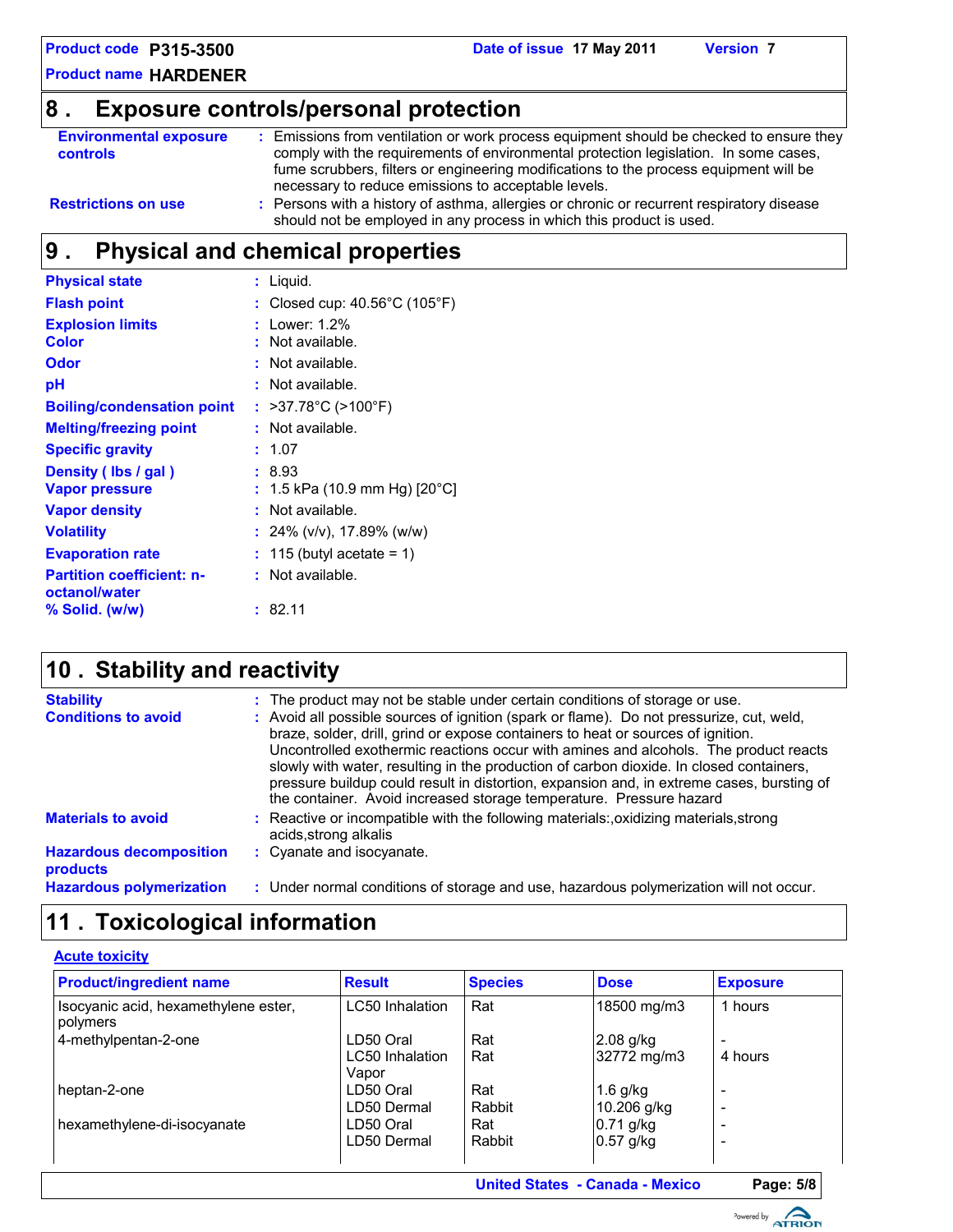#### **11 . Toxicological information**

|                                                      |                  | LC50 Inhalation<br>Vapor                                                                                                                                                                                                                                                                              | Rat         |            | $151 \text{ mg/m}^3$ |            | 4 hours     |  |  |
|------------------------------------------------------|------------------|-------------------------------------------------------------------------------------------------------------------------------------------------------------------------------------------------------------------------------------------------------------------------------------------------------|-------------|------------|----------------------|------------|-------------|--|--|
| <b>Conclusion/Summary</b><br><b>Chronic toxicity</b> | : Not available. |                                                                                                                                                                                                                                                                                                       |             |            |                      |            |             |  |  |
| <b>Conclusion/Summary</b>                            |                  | : Not available.                                                                                                                                                                                                                                                                                      |             |            |                      |            |             |  |  |
| <b>Defatting irritant</b>                            |                  | Prolonged or repeated contact can defat the skin and lead to irritation, cracking and/or<br>dermatitis.                                                                                                                                                                                               |             |            |                      |            |             |  |  |
| <b>Target organs</b>                                 |                  | : Contains material which causes damage to the following organs: brain.<br>Contains material which may cause damage to the following organs: kidneys, liver,<br>peripheral nervous system, upper respiratory tract, skin, central nervous system (CNS),<br>eye, lens or cornea, nose/sinuses, throat. |             |            |                      |            |             |  |  |
| <b>Carcinogenicity</b>                               |                  |                                                                                                                                                                                                                                                                                                       |             |            |                      |            |             |  |  |
| <b>Classification</b>                                |                  |                                                                                                                                                                                                                                                                                                       |             |            |                      |            |             |  |  |
| <b>Product/ingredient name</b>                       |                  | <b>ACGIH</b>                                                                                                                                                                                                                                                                                          | <b>IARC</b> | <b>EPA</b> | <b>NIOSH</b>         | <b>NTP</b> | <b>OSHA</b> |  |  |
| 4-methylpentan-2-one                                 |                  | A3                                                                                                                                                                                                                                                                                                    |             |            |                      |            |             |  |  |

## **Ecological information 12 .**

**Environmental effects** : No known significant effects or critical hazards.

| <b>AQUALIC ECOLOXICITY</b> |                           |                                                 |                                                |                 |  |  |  |  |
|----------------------------|---------------------------|-------------------------------------------------|------------------------------------------------|-----------------|--|--|--|--|
|                            | <b>Product/ingredient</b> | <b>Result</b>                                   | <b>Species</b>                                 | <b>Exposure</b> |  |  |  |  |
|                            | name                      |                                                 |                                                |                 |  |  |  |  |
|                            | 4-methylpentan-2-one      | Acute LC50 505000 to 514000 ug/L<br>Fresh water | Fish - Fathead minnow - Pimephales<br>promelas | 96 hours        |  |  |  |  |
|                            | heptan-2-one              | Acute LC50 131000 to 137000 ug/L<br>Fresh water | Fish - Fathead minnow - Pimephales<br>promelas | 96 hours        |  |  |  |  |

## **Disposal considerations 13 .**

**Waste disposal**

**Aquatic ecotoxicity**

The generation of waste should be avoided or minimized wherever possible. Significant **:** quantities of waste product residues should not be disposed of via the foul sewer but processed in a suitable effluent treatment plant. Dispose of surplus and non-recyclable products via a licensed waste disposal contractor. Disposal of this product, solutions and any by-products should at all times comply with the requirements of environmental protection and waste disposal legislation and any regional local authority requirements. Waste packaging should be recycled. Incineration or landfill should only be considered when recycling is not feasible. This material and its container must be disposed of in a safe way. Care should be taken when handling emptied containers that have not been cleaned or rinsed out. Empty containers or liners may retain some product residues. Vapor from product residues may create a highly flammable or explosive atmosphere inside the container. Do not cut, weld or grind used containers unless they have been cleaned thoroughly internally. Avoid dispersal of spilled material and runoff and contact with soil, waterways, drains and sewers.

**Disposal should be in accordance with applicable regional, national and local laws and regulations.**

**Refer to Section 7: HANDLING AND STORAGE and Section 8: EXPOSURE CONTROLS/PERSONAL PROTECTION for additional handling information and protection of employees. Section 6. Accidental release measures**

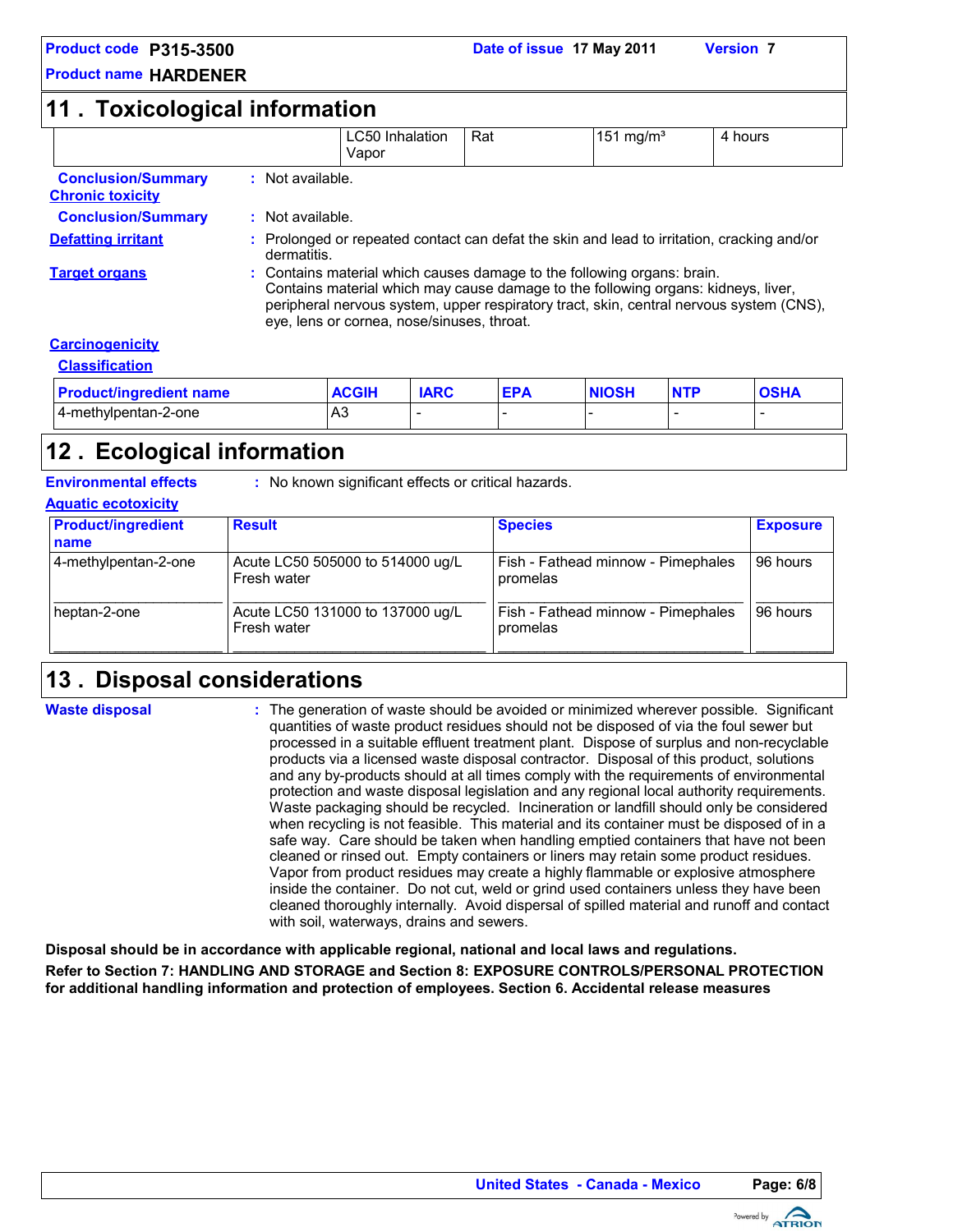#### **14 . Transport information**

| <b>Regulation</b> |      | <b>UN number Proper shipping name</b> | <b>Classes</b> |                | <b>PG*</b> Additional information                                                                                                                                                 |
|-------------------|------|---------------------------------------|----------------|----------------|-----------------------------------------------------------------------------------------------------------------------------------------------------------------------------------|
| <b>UN</b>         | 1263 | <b>PAINT</b>                          | 3              | $\mathbf{III}$ |                                                                                                                                                                                   |
| <b>IMDG</b>       | 1263 | <b>PAINT</b>                          | 3              | Ш              |                                                                                                                                                                                   |
| <b>DOT</b>        | 1263 | <b>PAINT</b>                          | 3              | Ш              | <b>Remarks</b><br>USA Only: Can be reclassified<br>as Combustible Liquid. Non-<br>Bulk highway shipments (Less<br>than or Equal to 450Liters) can<br>be shipped as non-regulated. |

PG\* : Packing group

Reportable quantity RQ : CERCLA: Hazardous substances.: hexamethylene-di-isocyanate: 100 lbs. (45.4 kg); 4methylpentan-2-one: 5000 lbs. (2270 kg);

## **15 . Regulatory information**

|                                      | United States inventory (TSCA 8b) : All components are listed or exempted.               |
|--------------------------------------|------------------------------------------------------------------------------------------|
| <b>Australia inventory (AICS)</b>    | : All components are listed or exempted.                                                 |
| Canada inventory (DSL)               | : All components are listed or exempted.                                                 |
| <b>China inventory (IECSC)</b>       | : All components are listed or exempted.                                                 |
| Europe inventory (REACH)             | : Please contact your supplier for information on the inventory status of this material. |
| Japan inventory (ENCS)               | : All components are listed or exempted.                                                 |
| Korea inventory (KECI)               | : All components are listed or exempted.                                                 |
| New Zealand (NZIoC)                  | : Not determined.                                                                        |
| <b>Philippines inventory (PICCS)</b> | : All components are listed or exempted.                                                 |

#### **United States**

#### **U.S. Federal regulations :**

**SARA 302/304/311/312 extremely hazardous substances**: No products were found.

**SARA 302/304 emergency planning and notification**: No products were found.

**SARA 302/304/311/312 hazardous chemicals**: 4-methylpentan-2-one; heptan-2-one

CERCLA: Hazardous substances.: hexamethylene-di-isocyanate: 100 lbs. (45.4 kg); 4-methylpentan-2-one: 5000 lbs. (2270 kg);

#### **SARA 311/312 MSDS Distribution - Chemical Inventory - Hazard Identification:**

| <b>Chemical name</b>                                        | CAS#     | <b>Acute</b> | <b>Chronic</b> | <b>Fire</b>       | <b>Reactive</b>      | <b>Pressure</b> |
|-------------------------------------------------------------|----------|--------------|----------------|-------------------|----------------------|-----------------|
| Isocyanic acid, hexamethylene ester, 28182-81-2<br>polymers |          | v            | N              | N                 | ∨                    | N               |
| 4-methylpentan-2-one                                        | 108-10-1 |              | N              |                   | N                    | N               |
| heptan-2-one                                                | 110-43-0 |              | N              | v                 | N                    | N               |
| hexamethylene-di-isocyanate                                 | 822-06-0 |              | N              | N                 |                      | N               |
| <b>Product as-supplied:</b>                                 |          | v            | N              | $\checkmark$      | v                    | N               |
| <b>SARA 313</b><br><b>Chemical name</b>                     |          |              |                | <b>CAS number</b> | <b>Concentration</b> |                 |

#### **Supplier notification <b>:** 4-methylpentan-2-one 108-10-1 7 - 13

**Additional environmental information is contained on the Environmental Data Sheet for this product, which can**

**be obtained from your PPG representative.**

**WHMIS (Canada)** Class B-3: Combustible liquid with a flash point between 37.8°C (100°F) and 93.3°C **:** (200°F). Class D-2A: Material causing other toxic effects (Very toxic). Class D-2B: Material causing other toxic effects (Toxic). **Canada Mexico Flammability** : 2 **Health** : 3 **Classification : : :**